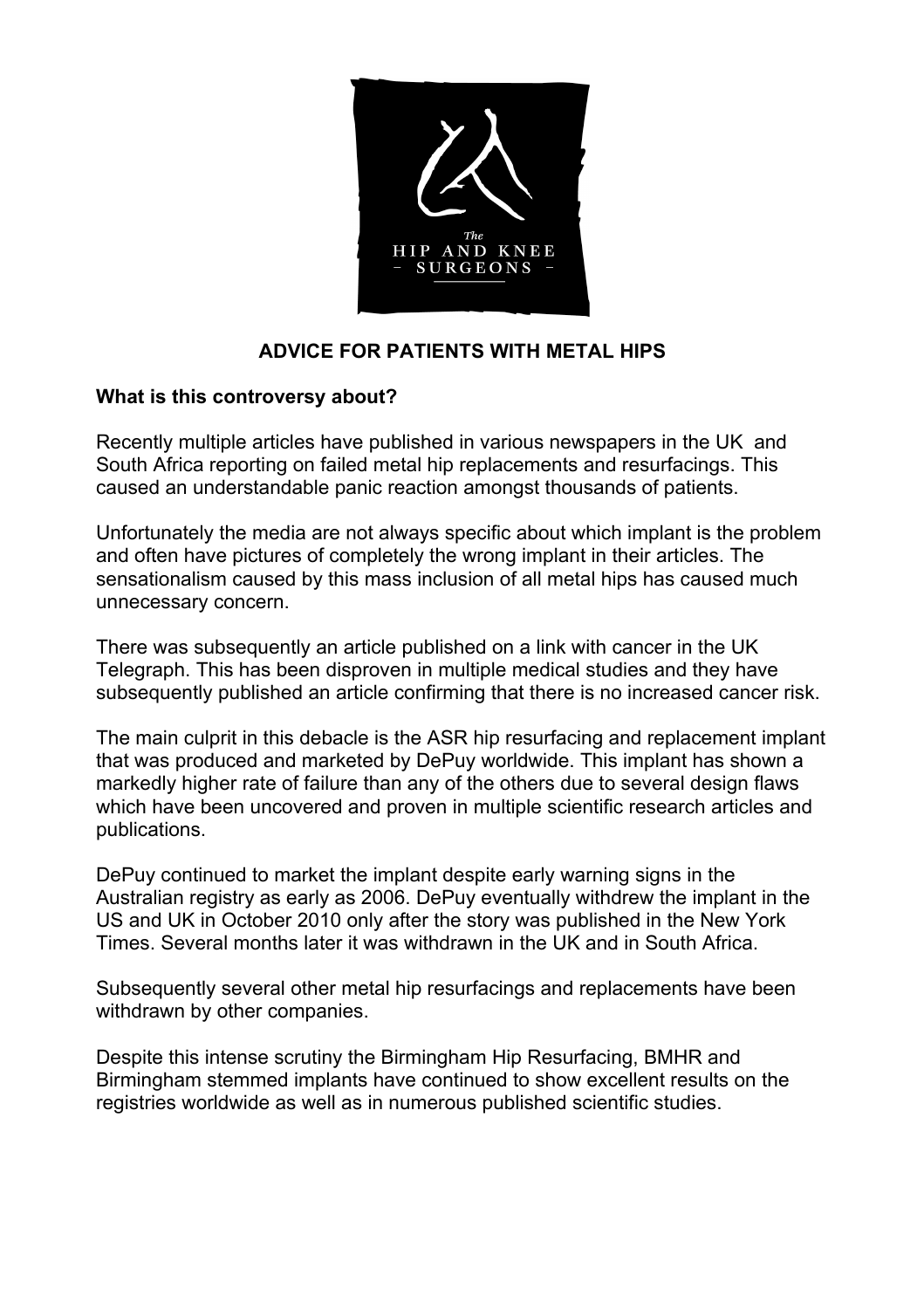## **How did this happen?**

Metal on metal hip replacements were first implanted in the 1950s. At the time engineering of these implants was not as exact as today's standards. Some of the implants had excellent survival.

In the 1990s a group of surgeons from Birmingham, led by Derrick McMinn, looked into metal on metal bearings again hoping to find a solution for young patients who required hip replacements that would preserve bone for future surgery if required and hopefully give a more durable result.

They researched various designs and engineering techniques in a controlled environment, eventually settling on the design as used today in all BHR bearings in 1997.

These implants were very successful and had multiple advantages over conventional hip replacement particularly in young patients. The patents for this implant were held by Midlands Medical Technologies who allowed production by Finsbury. Later the rights were sold to Smith and Nephew. Due to the success and popularity of the implant all of the other major orthopaedic device companies wanted a similar version.

Unfortunately some of the lessons learned by the BHR design group were not used in the design and manufacture of these similar devices. Arc of cover, thickness of acetabular liner, clearance levels, heat treating of metal and sintering of beads onto the backs of cups were among the changes. This has been proven to be linked to the subsequent higher failure rates of many of these other devices.

#### **What is the scale of the problem in South Africa?**

There were approximately 3500 DePuy ASR hips implanted in South Africa. Currently the failure rate at 9 years reported internationally is sitting around 25%.

#### **What is being done?**

Currently DePuy have agreed to pay for revision surgery (changing the damaged device to another hip replacement) on any patient with a DePuy implant that has failed due to design flaws.

## **What to do if you suspect you may have one of these implants?**

According to guidelines published by the MHRA in the UK all surgeons who implanted the DePuy ASR have been instructed to contact all the patients who they used the device in and to follow them up annually for the rest of the life of the implant.